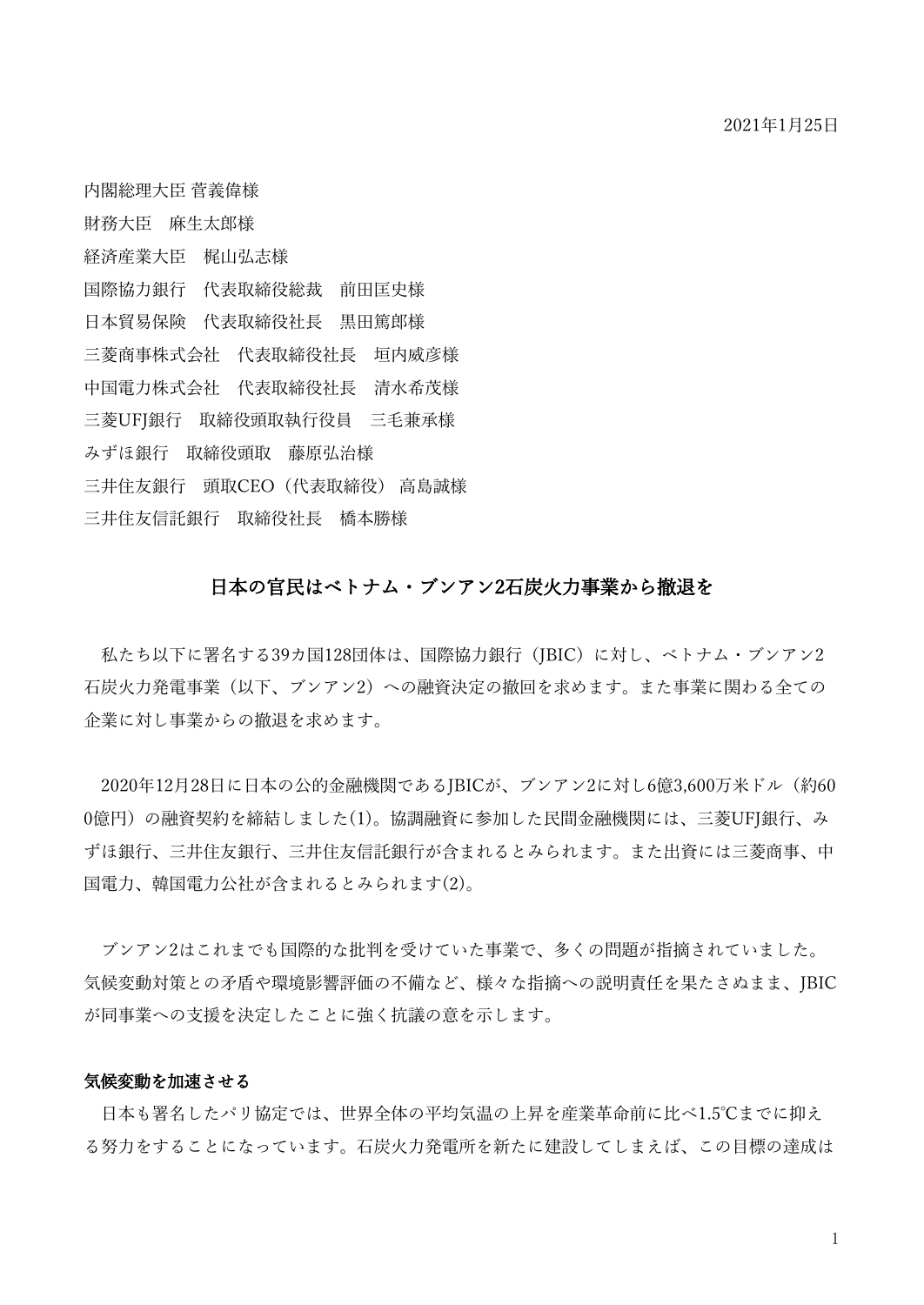できません。また、既存の石炭火力発電所の閉鎖も含め、世界で2040年までに「脱石炭」を実現し ないとパリ協定の1.5℃目標を達成できないと言われている中(3)、ブンアン2を継続することは許さ れません。

ベトナムは気候変動影響に最も脆弱な国の一つです。世界の平均気温はすでに約1℃上昇してお り、2020年10月にはブンアン2予定地のあるベトナム中部に1ヶ月の間に台風が4つも上陸し甚大 な被害を及ぼしました。世界中で気候危機が加速する中、新たな石炭火力発電所を建設するという ことはベトナムの人々だけでなく、世界中の人々、とくに脆弱な途上国の貧困層を更なる危険に晒 すことになります。

折しも、同10月には日本の菅首相が2050年カーボンニュートラル(温室効果ガス排出の実質ゼ ロ)を宣言しました。気候変動対策をすると言いながら、海外に石炭火力発電所を輸出するという のは深刻なダブルスタンダードであり、真剣さを疑います。

さらにJBICとともに協調融資を決定したとみられる三菱UFJ銀行、みずほ銀行、三井住友銀行、 三井住友信託銀行は「原則、新規石炭火力発電所向け投融資を禁止」するという方針を持っている だけでなく、それぞれの銀行グループはTCFD(気候関連財務情報開示タスクフォース)や国連責 任銀行原則(Principles for Responsible Banking)にも賛同しています。また、出資者の三菱商事 も2019年10月に「原則、新規の石炭火力発電の開発を行わない方針」を示しています。気候危機対 策とその情報開示を行うことで、株主や投資家、顧客から評価される潮流ができつつある中で、こ のままブンアン2を推進するのであれば、各企業の方針はまったく実体を伴っていないということ が露呈するだけです。また、海外の機関投資家がブンアン2に関する懸念を示してきたことに鑑み れば、各企業の評判リスクの増大は避けられないでしょう。

世界では、コロナ禍からの回復策が気候変動対策と矛盾しないよう「グリーンリカバリー」が求 められており、諸外国では温室効果ガスを大量排出する産業には、無条件では救済を行わないなど の例もみられます。このような状況の中、気候変動を加速させる事業に公的資金を投入すること は、グリーンリカバリーの観点からも世界の潮流と逆行しています。

#### さらなる公害をもたらす

ブンアン2は日本で建設されている発電所に比べ大気汚染物質の排出濃度が数倍高いこともわか っています。エネルギー・クリーンエア・リサーチセンター(Centre for Research on Energy and Clean Air)の分析によれば、事業による大気汚染物質の予測排出値が日本の水準に比べ5~10倍高 いことが判明しています (4)。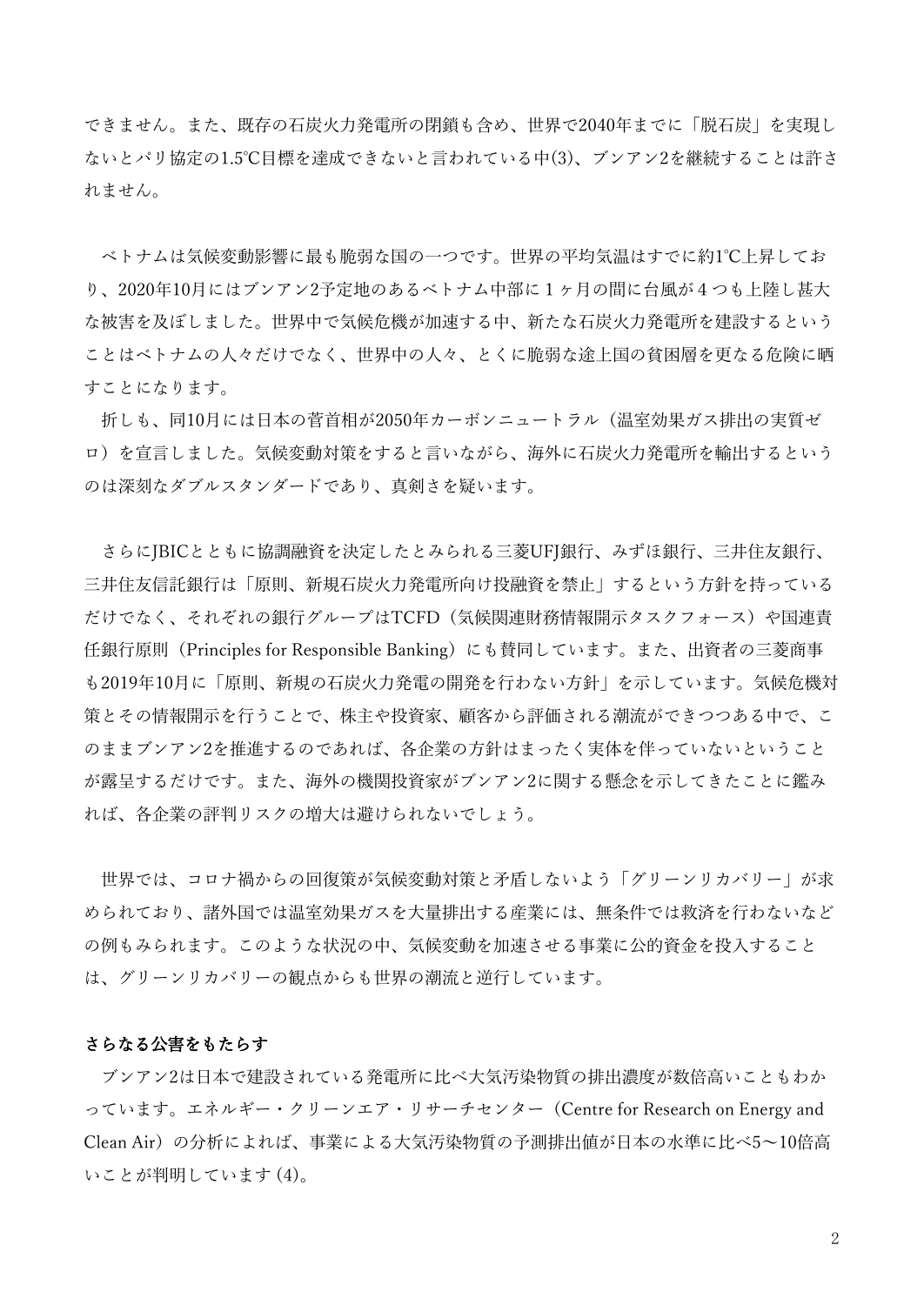さらにブンアン2の予定地域では、過去に大規模な環境汚染事故が発生しています。2016年のフ ォルモサ社の製鉄工場からの汚染物質流出は、ベトナムの歴史上最も深刻な環境災害と言われてお り、 沿岸部200㎞にも及ぶ広範囲を汚染し、漁業に深刻な影響を与えました。また、ブンアン2予 定地の隣接地ではすでにブンアン1石炭火力発電所が稼働していますが、それは2011年にJBICおよ び三井住友銀行が融資を行なった発電所で、粉塵の被害や健康被害等が報告されています(5)。

事業者が作成した環境影響評価(ESIA)報告書(6)には、上記の大気汚染物質の点を含め、様々 な問題点があることがEnvironmental Law Alliance Worldwide (世界環境法律家連盟、ELAW)に よる分析調査で指摘されていますが、これらの懸念は依然解決されていません。

#### 事業のつけを支払うのは市民

ベトナムでは電化率はすでに99%を超え、再生可能エネルギーの価格が、石炭より安くなってき ています。2020年9月に米国のエネルギー経済・財務分析研究所 (IEEFA) が発表した分析では、 売電先のベトナム電力公社 (EVN) の財政リスクが指摘されています(7)。その要因の一つとし て、石炭火力IPP(独立系電気事業者)に対する一定額の支払いを保証する電力購買契約が挙げら れています。EVNが債務リスクを抑制するための⽅法として電⼒料⾦の値上げが考えられますが、 この方法は負担を強いられる国民からの反対を避けられず、現在のベトナムの社会政治状況やコロ ナ禍による影響からの経済回復といった視点からも⾒直す必要性が指摘されています。韓国政府系 機関による予備妥当性評価の結果では、本事業が1億5,800万ドル(約170億円)の損失になると評 価されており(8)、事業で損失が出た場合、あるいは電力料金の値上げが実施された場合、それに よって最終的な負担を課せられるのはベトナムの市⺠です。

日本政府は、気候危機や脱石炭を求める市民の声に本気で向き合い、ブンアン2への公的支援を 撤回すべきです。また、現在国際協力機構(JICA)が新規建設を支援しようとしているバングラデ シュ・マタバリ石炭火力発電事業フェーズ2、インドネシア・インドラマユ石炭火力発電事業に関 しても、公的支援は行わないと明確にしてください。

国際協力銀行にはブンアン2への融資の撤回を、また関連する事業者・銀行には事業からの撤退 を求めます。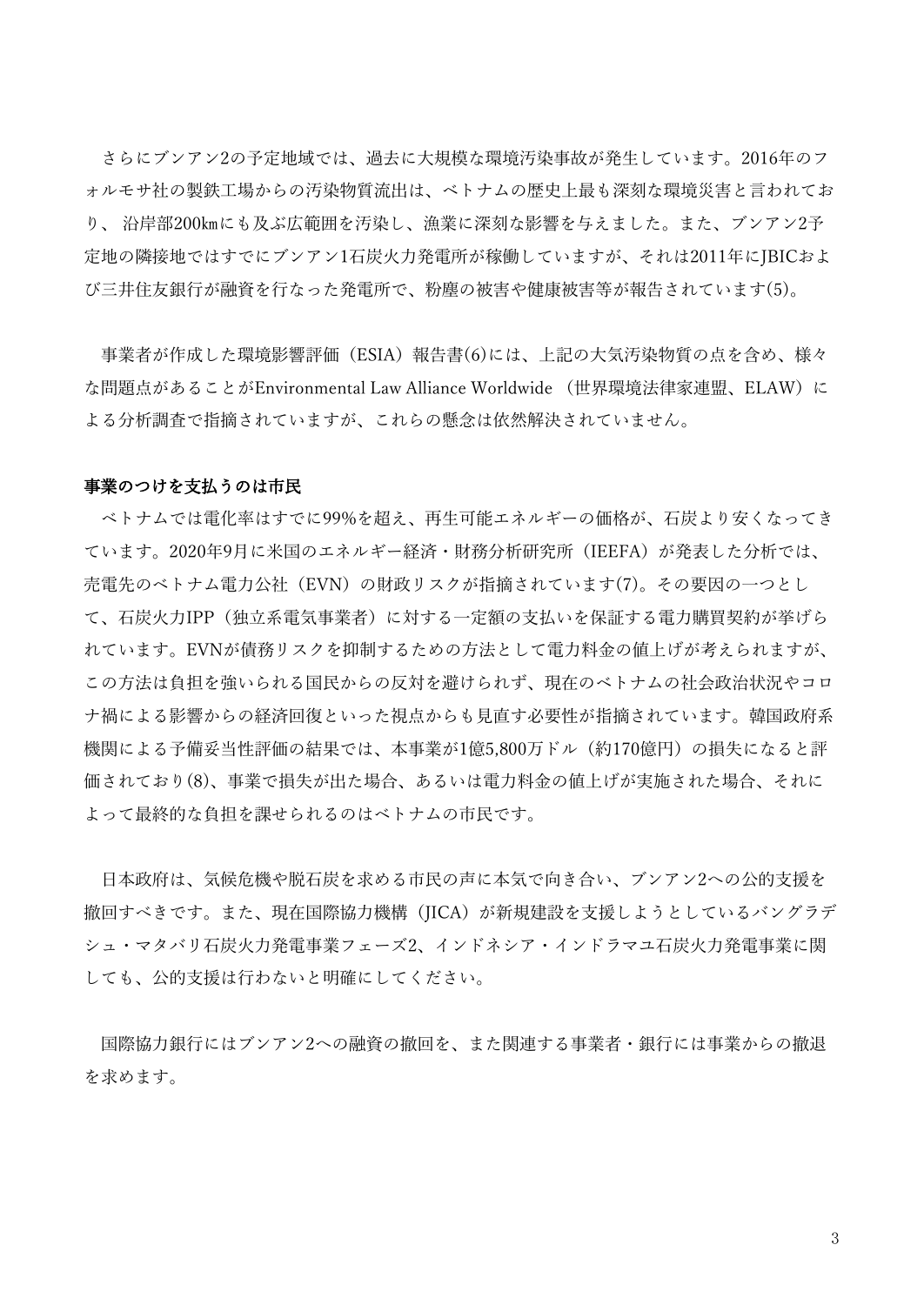注釈:

- (1) JBIC, 「ベトナム社会主義共和国ブンアン2石炭火力発電事業に対するプロジェクトファイ ナンス 成長投資ファシリティにより、電源開発プロジェクトを支援」 [https://www.jbic.go.j](https://www.jbic.go.jp/ja/information/press/press-2020/1229-014147.html) [p/ja/information/press/press-2020/1229-014147.html](https://www.jbic.go.jp/ja/information/press/press-2020/1229-014147.html)
- (2) IJGlobal, "UPDATE: JBIC signs debt for Vietnam coal-fired", 05 Jan 2021
- (3) Climate Analytics, "Coal phase out", [https://climateanalytics.org/briefings/coal-phase-out/ht](https://climateanalytics.org/briefings/coal-phase-out/https:/climateanalytics.org/briefings/coal-phase-out/) [tps://climateanalytics.org/briefings/coal-phase-out/](https://climateanalytics.org/briefings/coal-phase-out/https:/climateanalytics.org/briefings/coal-phase-out/)
- (4) Market Forces, "Vung Ang 2", [https://www.marketforces.org.au/research/vietnam/vung-an](https://www.marketforces.org.au/research/vietnam/vung-ang-2/) [g-2/,](https://www.marketforces.org.au/research/vietnam/vung-ang-2/)
- (5) Los Angeles Times, "GE says it's going green. Overseas, it's still pushing coal", 02 Mar 2020, https://www.latimes.com/world-nation/story/2020-03-02/ge-green-overseas-pushing-coal
- (6) The Environmental Law Alliance Worldwide (ELAW), "Evaluation of the 2018 Environmenta l Impact Assessment (EIA) Report For the Vung Ang II Thermal Power Plant Project", 28 Ap r 2020,

https://elaw.org/VN\_VungAngII\_2018EIAReview

- (7) Institute for Energy Economics and Financial Analysis (IEEFA), Vietnam's EVN Faces the Fu ture: Time to Get Renewables Right" September 2020, [https://ieefa.org/wp-content/uploads](https://ieefa.org/wp-content/uploads/2020/09/Vietnams-EVN-Faces-the-Future_September-2020.pdf) [/2020/09/Vietnams-EVN-Faces-the-Future\\_September-2020.pdf](https://ieefa.org/wp-content/uploads/2020/09/Vietnams-EVN-Faces-the-Future_September-2020.pdf)
- (8) 京郷新聞, 「KDI韓電のベトナムの⽯炭⽕⼒事業、マイナスの収益予想」 (韓国語)2020年 6⽉11⽇biz.khan.co.kr/khan\_art\_view.html?artid=202006112054015&code=920100

以上

官房長官 加藤勝信様 外務大臣 茂木敏充様 環境大臣 小泉進次郎様 財務副大臣 伊藤渉様 財務副大臣 中西健治様 経済産業副大臣 長坂康正様 経済産業副大臣 江島潔様 外務副大臣 鷲尾英一郎様 外務副大臣 宇都隆史様

CC: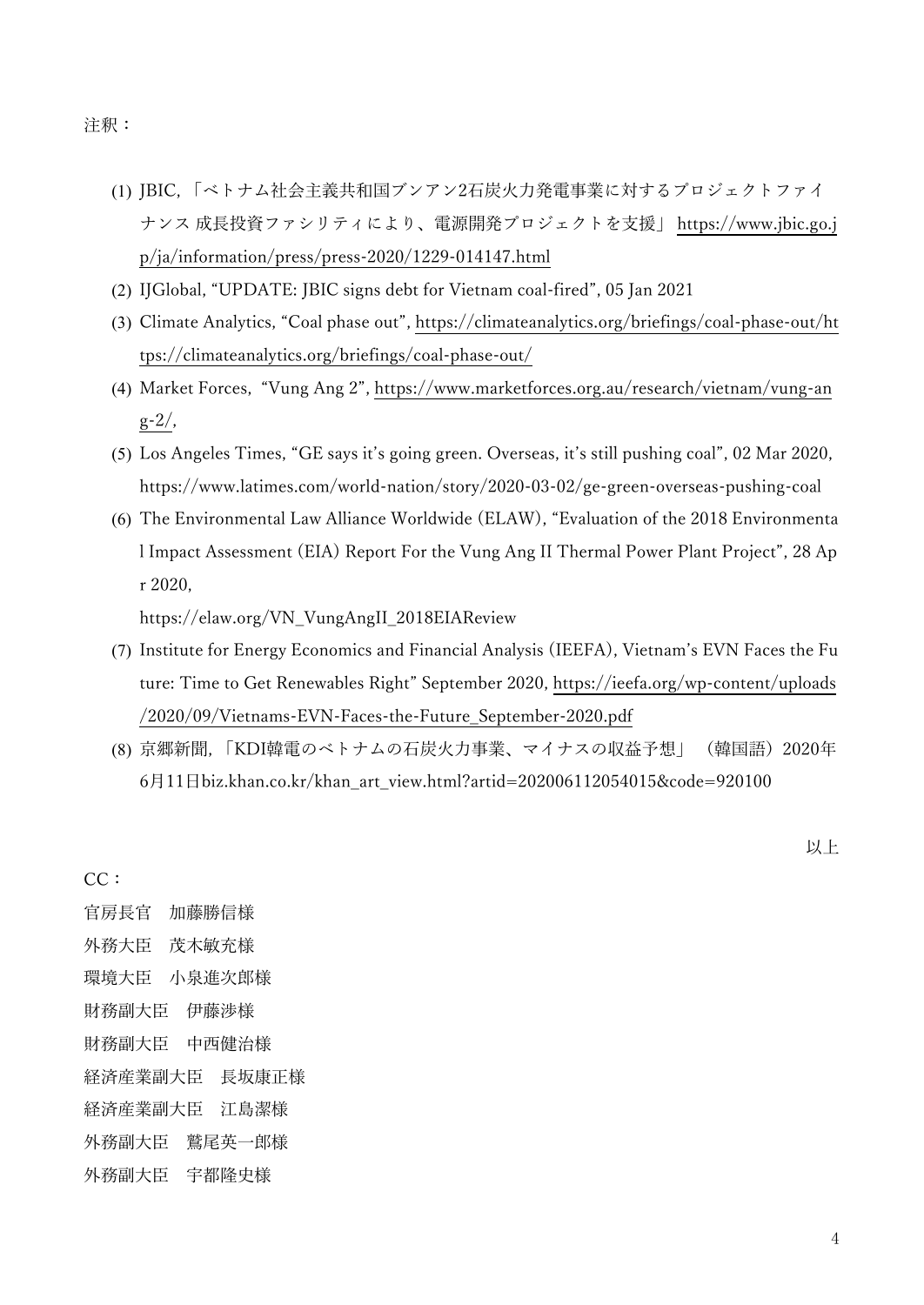環境副大臣 笹川博義様 環境副大臣 堀内詔子様 国際協力機構 理事長 北岡伸一様

呼びかけ団体:

国際環境NGO FoE Japan 「環境・持続社会」研究センター(JACSES) 気候ネットワーク メコン・ウォッチ 国際環境NGO 350.org Japan

賛同団体:

### 地域・国際団体

Asian People's Movement on Debt and Development Amigos de la Tierra América Latina y el Caribe (ATALC) Corporate Europe Observatory Fair Finance International Friends of the Earth Europe Friends of the Earth International Human Rights Watch Market Forces Natural Resources Defense Council (NRDC) NGO Forum on ADB Oxfam International Socio-Ecological Union International 350.org Asia

# 日本

福島老朽原発を考える会 横須賀火力発電所建設を考える会 福島原発30キロ圏ひとの会 green TEA ゼロエミッション東京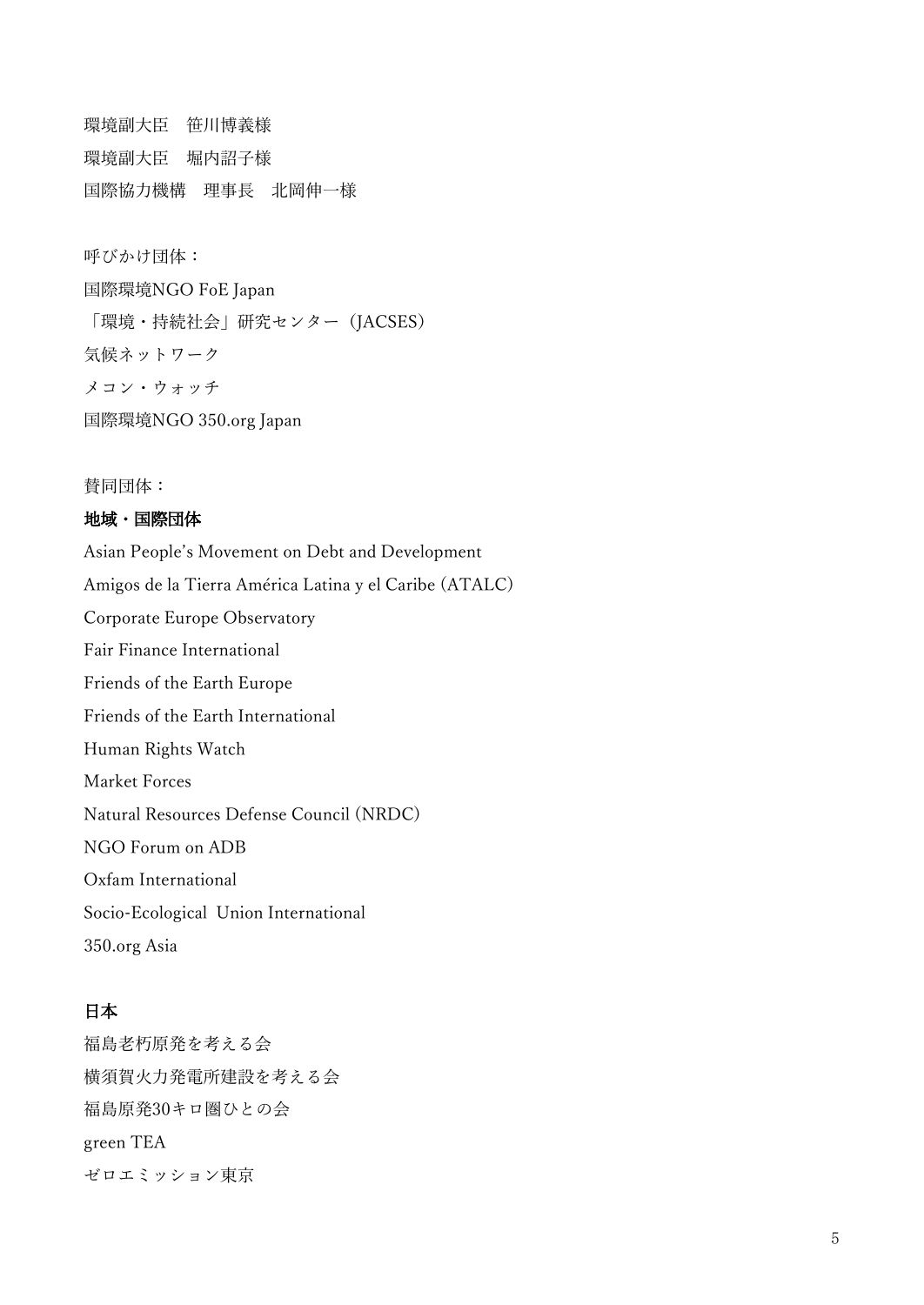Fridays For Future Hiroshima さよなら原発小田原 ふぇみん婦人民主クラブ Fridays For Future Shiga FridaysForFuture太宰府 パワーシフト福岡 ノーニュークス・アジアフォーラム・ジャパン Fridays For Future Furano Fridays For Future Sendai Fridays For Future Yamagata ブルーアースネット広島 Fridays For Future Saitama 350Eigo Fridays For Future Niigata 350 中四国ネットワーク fridaysforfurure 熊本 Fridays for Future Kyoto バイオダイバーシティ・インフォメーション・ボックス 地球環境市民会議(CASA) 認定NPO法人ヒューマンライツ・ナウ FridaysForFuture saroma エネルギーシフトを実現するこまえの会 Fridays For Future Osaka 特定非営利活動法人ラムサール・ネットワーク日本 日本国際ボランティアセンター Fridays For Future Kobe 袖ヶ浦市民が望む政策研究会 一般社団法人大磯エネシフト FridaysForFutute Sapporo FridaysForFututeIWATE imageMILL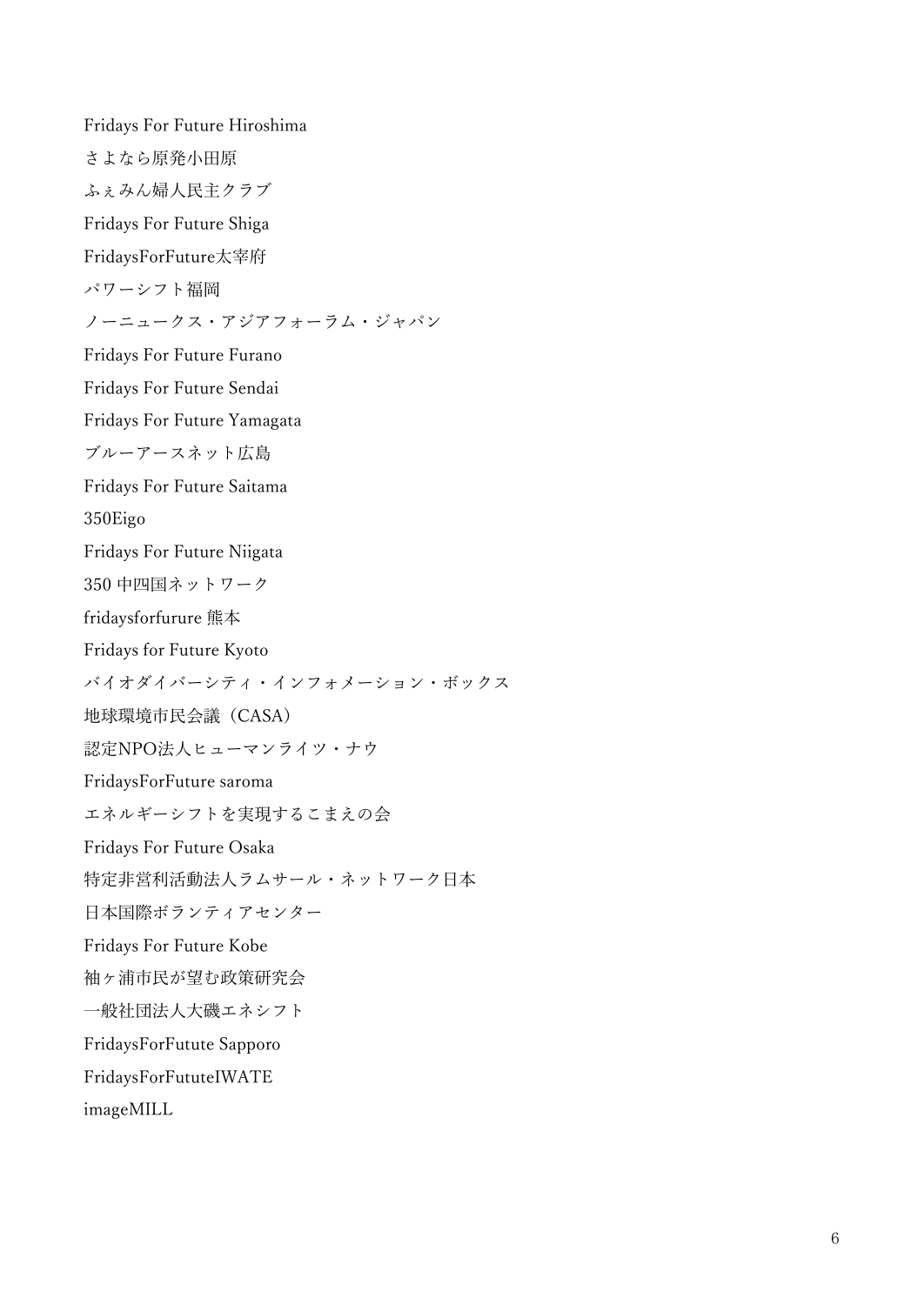# Australia

The Sunrise Project

### Bangladesh

National Committee for Savingvthe Sundarbans (NCSS) Women with Disabilities Development Foundation (WDDF)

# Bosnia and Herzegovina

Centar za životnu sredinu/ Friends of the Earth Bosnia and Herzegovina

# Brazil

Amigxs da Terra Brasil (FoE Brazil) 350 Brazil

# Canada

Friends of the Earth Canada

### Colombia

Censat Agua Viva

# Denmark

VedvarendeEnergi

### France

Les Amis de la Terre / Friends of the Earth France Reclaim Finance

### Finland

Friends of the Earth Finland

# Georgia

The Greens Movement of Georgia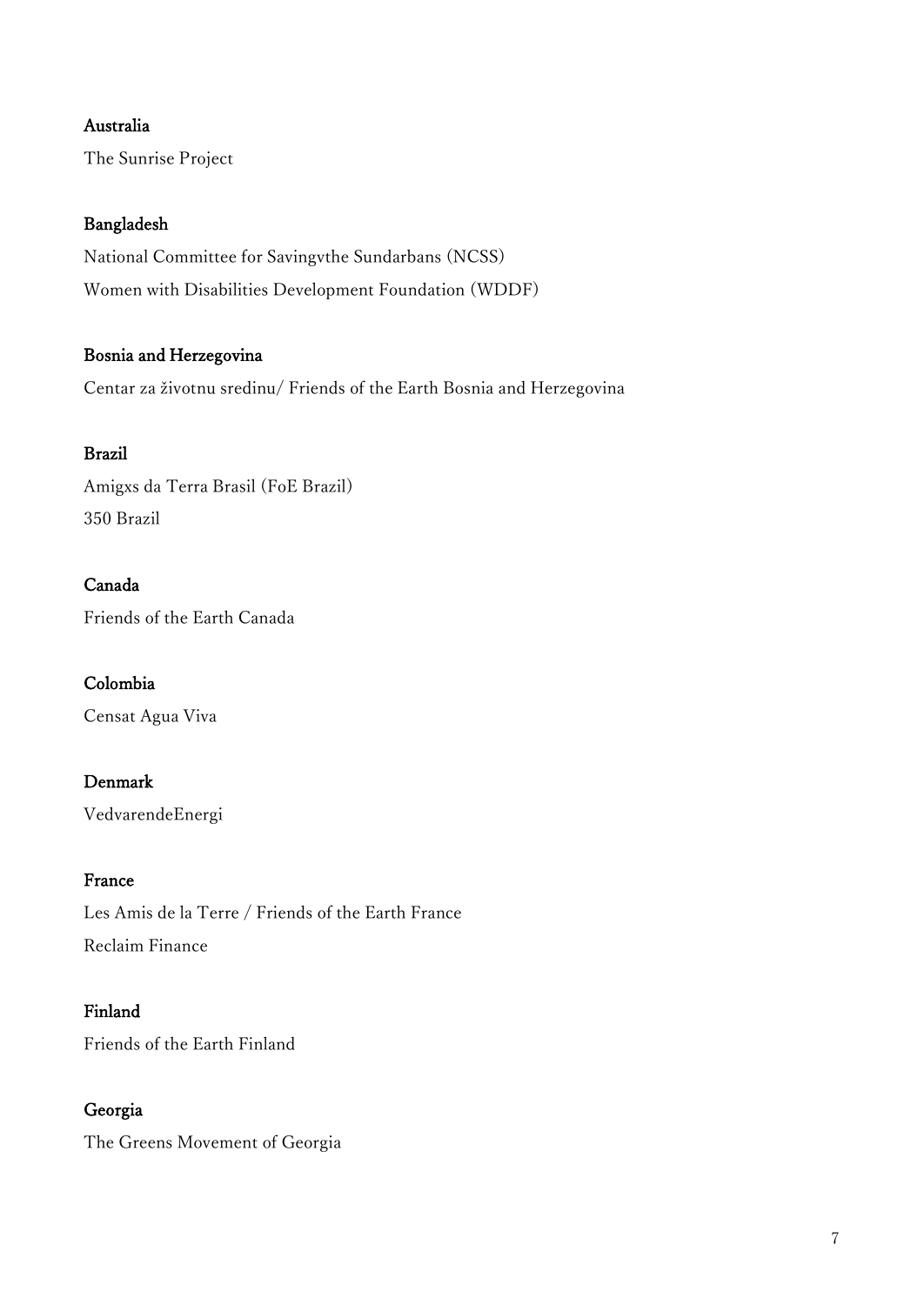# Germany

Urgewald Leave it in the Ground Initiative (LINGO)

# Ghana

AbibiNsroma Foundation Alliance for Empowering Rural Communities Abibiman Foundation

### Hungary

Clean Air Action Group

### India

Environics Trust

### Indonesia

WALHI Jawa Barat WALHI Indonesia AEER 350.org Indonesia The PRAKARSA

#### Luxembourg

Mouvement Ecologique

### Mozambique

Justiça Ambiental (Friends of the Earth Mozambique)

#### Myanmar

Paung Ku Dawei Development Association - DDA Southern Youth Development Organization Land in Our Hands (LIOH)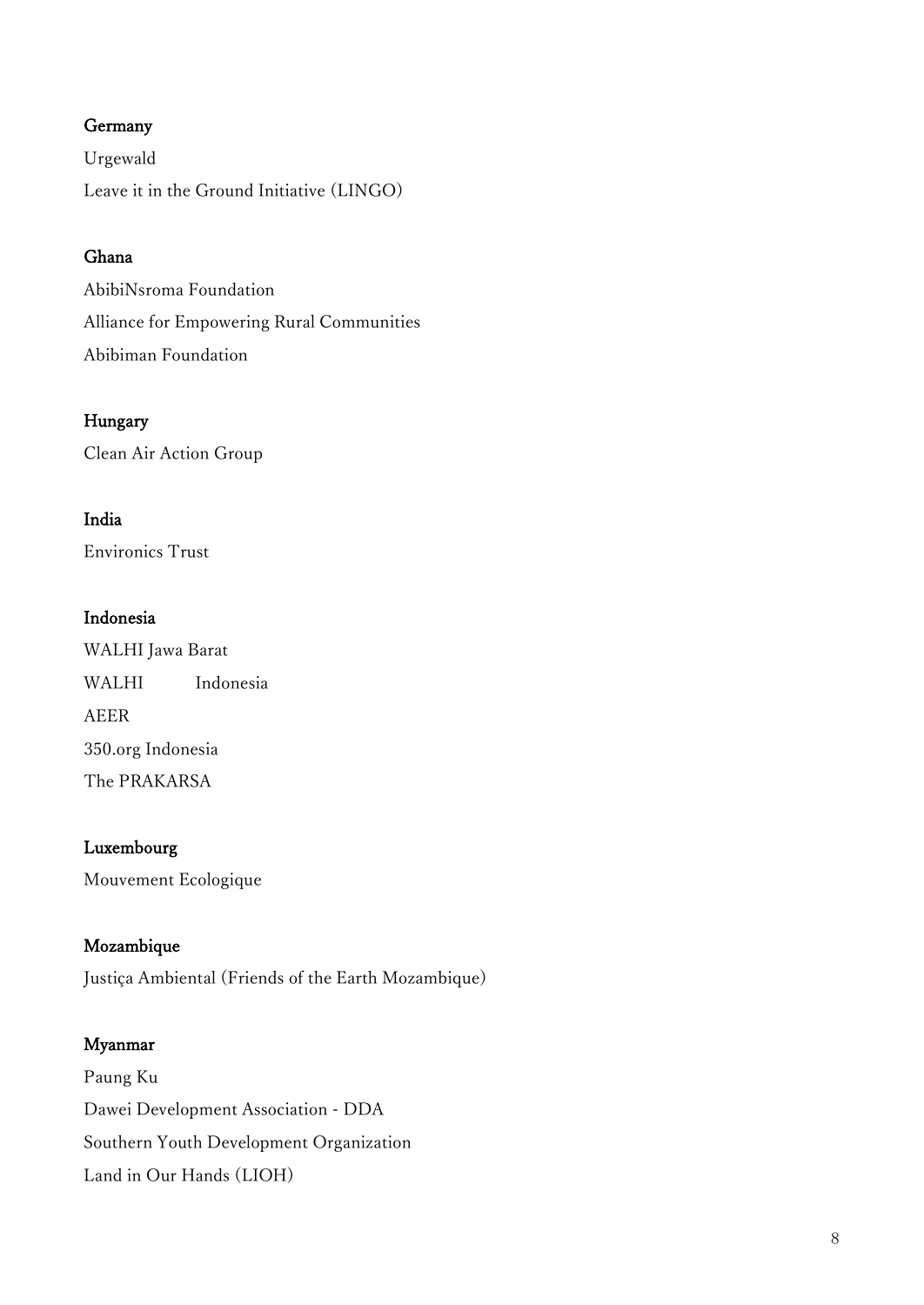### Nepal

National Campaign for Sustainable Development Nepal

# **Netherlands**

Both ENDS Project HEARD BankTrack Recourse

# Norway

The Karibu Foundation

# Palestine

PENGON

Pakistan Pakistan Fisherfolk Forum

# Papua New Guinea

PNG Education Advocacy Network

# Philippines

Legal Rights and Natural Resources Center - Friends of the Earth Philippines The Reality of Aid - Asia Pacific Philippine Movement for Climate Justice Kalikasan People's Network for the Environment (Kalikasan PNE) Center for Environmental Concerns

# Republic of Korea

Solutions for our climate(SFOC) The Korea Center for Sustainable Development(KCSD) Korea Federation for Environmental Movement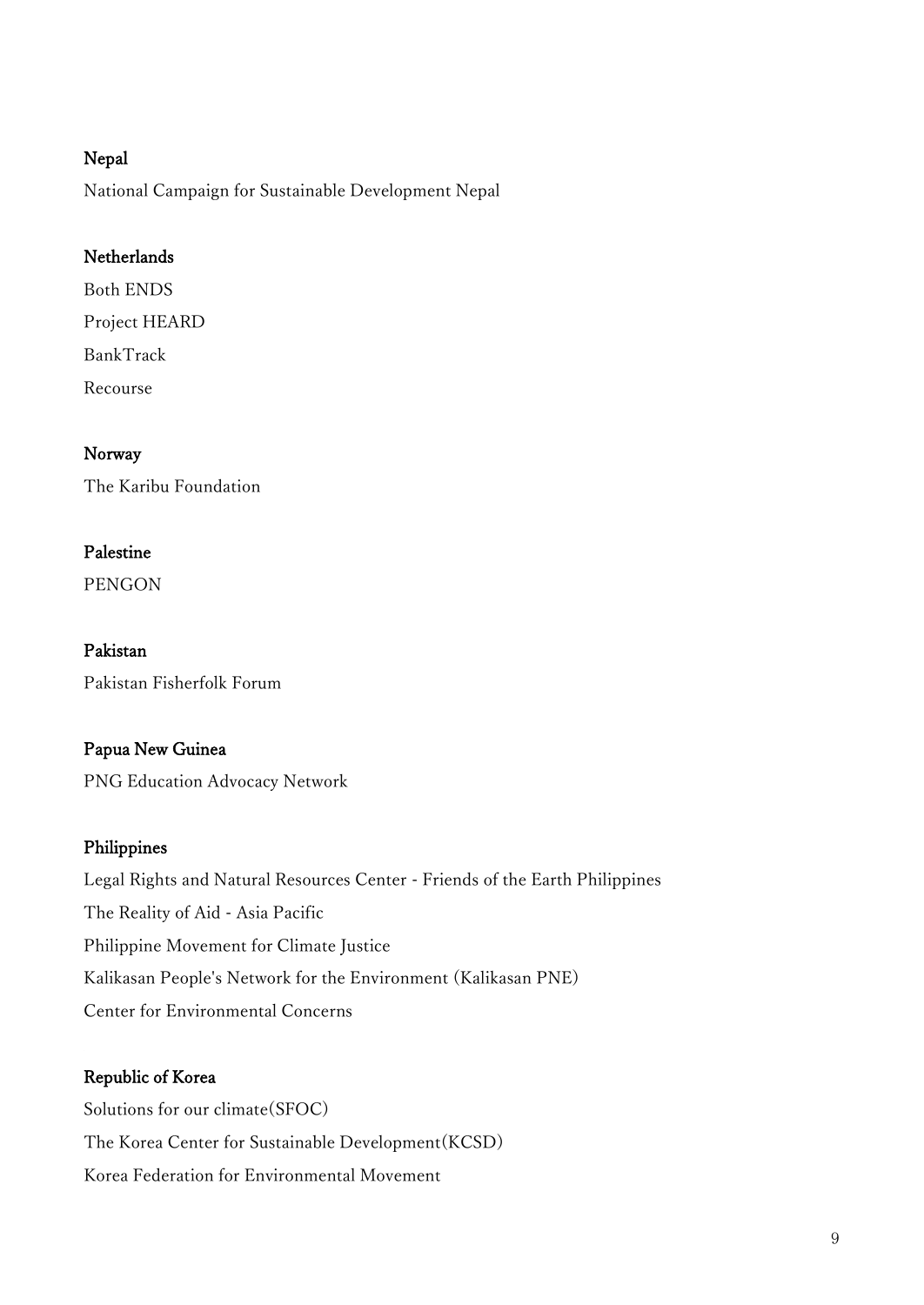### Russia

Rivers without Boundaries Biodiversity Conservation Center

# Solomon Islands

Coalition for Education Solomon Islands

### South Africa

groundWork, Friends of the Earth South Africa The New Environmental Justice Solutions Fund Our Future

### Sri Lanka

Centre for Environmental Justice

### Sweden

Swedwatch Jordens Vänner / Friends of the Earth Sweden

# Switzerland

Zukunft statt Kohle (Future instead of coal) Switzerland fossil-free.ch Switzerland Klimastadt Zürich

### Taiwan

Mom Loves Taiwan Association 350 Taiwan

# Togo

Les Amis de la Terre Togo Centre for Environmental Justice Togo